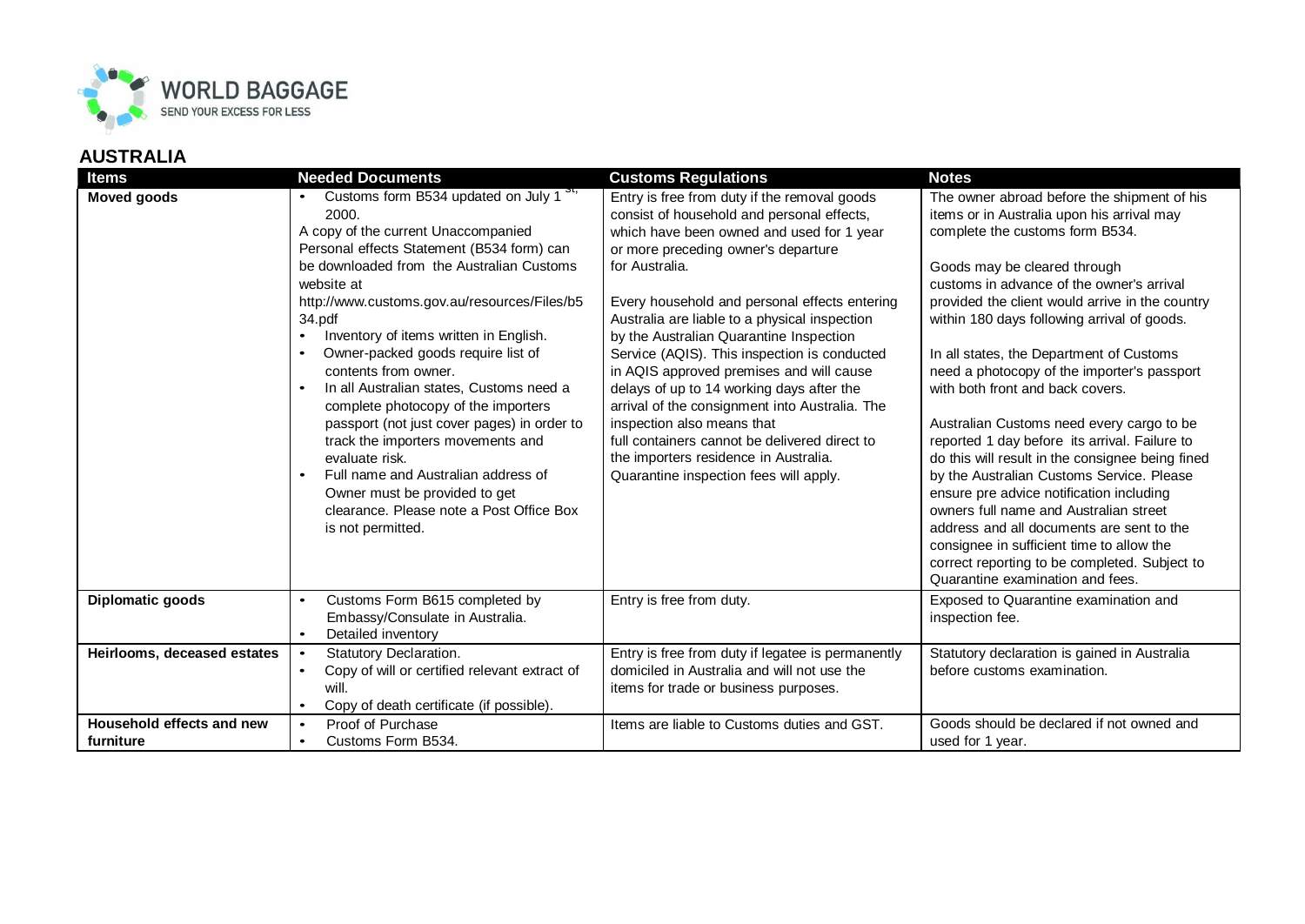

| <b>Items</b>                 | <b>Needed Documents</b>                                                                                                                                                                                                                                                                                                                                                                                                                                                                                                                                                                                                                                                                                                                                                                                                                                                                                                                                                                               | <b>Customs Regulations</b>                                                                                                                                                                                                                                                                                                                                                                                                                                                                                                                                                                                                                                                                                                                                                                                                           | <b>Notes</b>                                                                                                                                                                                                                                                                                                                                                                                                                                                                                                                                                                                                                                                                                                                                                                                                                                                                                                                                                                                                                                                            |
|------------------------------|-------------------------------------------------------------------------------------------------------------------------------------------------------------------------------------------------------------------------------------------------------------------------------------------------------------------------------------------------------------------------------------------------------------------------------------------------------------------------------------------------------------------------------------------------------------------------------------------------------------------------------------------------------------------------------------------------------------------------------------------------------------------------------------------------------------------------------------------------------------------------------------------------------------------------------------------------------------------------------------------------------|--------------------------------------------------------------------------------------------------------------------------------------------------------------------------------------------------------------------------------------------------------------------------------------------------------------------------------------------------------------------------------------------------------------------------------------------------------------------------------------------------------------------------------------------------------------------------------------------------------------------------------------------------------------------------------------------------------------------------------------------------------------------------------------------------------------------------------------|-------------------------------------------------------------------------------------------------------------------------------------------------------------------------------------------------------------------------------------------------------------------------------------------------------------------------------------------------------------------------------------------------------------------------------------------------------------------------------------------------------------------------------------------------------------------------------------------------------------------------------------------------------------------------------------------------------------------------------------------------------------------------------------------------------------------------------------------------------------------------------------------------------------------------------------------------------------------------------------------------------------------------------------------------------------------------|
| <b>Antiquity</b>             | Customs Form B534.<br>$\bullet$<br>"Lapada Certificate" of authenticity.                                                                                                                                                                                                                                                                                                                                                                                                                                                                                                                                                                                                                                                                                                                                                                                                                                                                                                                              | Entry is free from duty if Bona Fide antiques (i.e.<br>100 years old or over).                                                                                                                                                                                                                                                                                                                                                                                                                                                                                                                                                                                                                                                                                                                                                       | A standard letter from an antiques dealer will<br>not be sufficient to imports antiques. If a "Lapada<br>certificate" cannot be acquired, Customs will<br>provide an official expert to authenticate the<br>goods, but at considerable expense to the<br>shipper.                                                                                                                                                                                                                                                                                                                                                                                                                                                                                                                                                                                                                                                                                                                                                                                                       |
| <b>Valued metal articles</b> |                                                                                                                                                                                                                                                                                                                                                                                                                                                                                                                                                                                                                                                                                                                                                                                                                                                                                                                                                                                                       | Entry is free from duty as Household and<br>Personal effects.                                                                                                                                                                                                                                                                                                                                                                                                                                                                                                                                                                                                                                                                                                                                                                        |                                                                                                                                                                                                                                                                                                                                                                                                                                                                                                                                                                                                                                                                                                                                                                                                                                                                                                                                                                                                                                                                         |
| Motor cars, motorcycles      | Paid invoice<br>$\bullet$<br>Vehicle Import Authorization<br>$\bullet$<br>Police report<br>$\bullet$<br>Service and log books<br>$\bullet$<br>Copy of Passport<br>$\bullet$<br>Proof of Registration<br>$\bullet$<br>Proof of Purchase<br>$\bullet$<br>Customs Form B357<br>$\bullet$<br>Car condition report<br>$\bullet$<br><b>Customs Entry</b><br>$\bullet$<br>An 'Application For Vehicle Import Approval'<br>must be lodged with the Vehicle Safety<br>Standards office in Canberra, before the<br>arrival of the vehicle in Australia. This action<br>must be undertaken as early as is possible as<br>motor vehicles are unable to be cleared in<br>Australia until an approved application has<br>been obtained. Vehicles that arrive in Australia<br>without an approval will have to be re-exported<br>or destroyed and the importer may face a fine<br>of up to A\$13,000.00. Import approvals cannot<br>be made for vehicles after they have been<br>imported.<br>• Ocean Bill of Lading | Motor vehicles are liable to customs duty<br>and/or GST.<br>Customs duty will be computed on the Customs<br>Value of the vehicle and GST will be payable on<br>the Value of the Taxable Importation (VoTI).<br>The Customs Value is normally computed on<br>the following basis:<br>If the vehicle was purchased before 2<br>March 1998, take the purchase price of the<br>vehicle, and add the value of any<br>modification or improvement work done on<br>the vehicle. From the resulting figure<br>deduct depreciation, which will be<br>calculated on the basis of 5% for the first<br>completed calendar month of ownership<br>and use, and 1% for each subsequent<br>completed calendar month of ownership<br>and use up to a maximum of 76% (i.e. 6<br>years ownership and use).<br>The resultant figure is then converted to | The duty rates and customs values change. It is<br>suggested that before importers shipping the<br>vehicle they check and ascertain that these<br>rates are still current.<br>Importation of motor vehicles into Australia is<br>strictly controlled. All vehicles will be subject to<br>duty and/or GST, which will be calculated on the<br>value of the vehicle. In addition to the duty and<br>GST there are also strict regulations for the<br>registration of motor vehicles including<br>motorcycles for road.<br>vehicles must comply with Australian Design<br>Regulations, which in most cases will require<br>modification to bring the vehicle up to the<br>required standard. It is possible that in some<br>instances a vehicle may not be able to be<br>modified or alternatively may need extensive<br>modification so as to allow registration. All such<br>modifications must be undertaken and certified<br>by an accredited automotive engineer. This can<br>be very costly and often results in an<br>uneconomical situation arising in preparing a |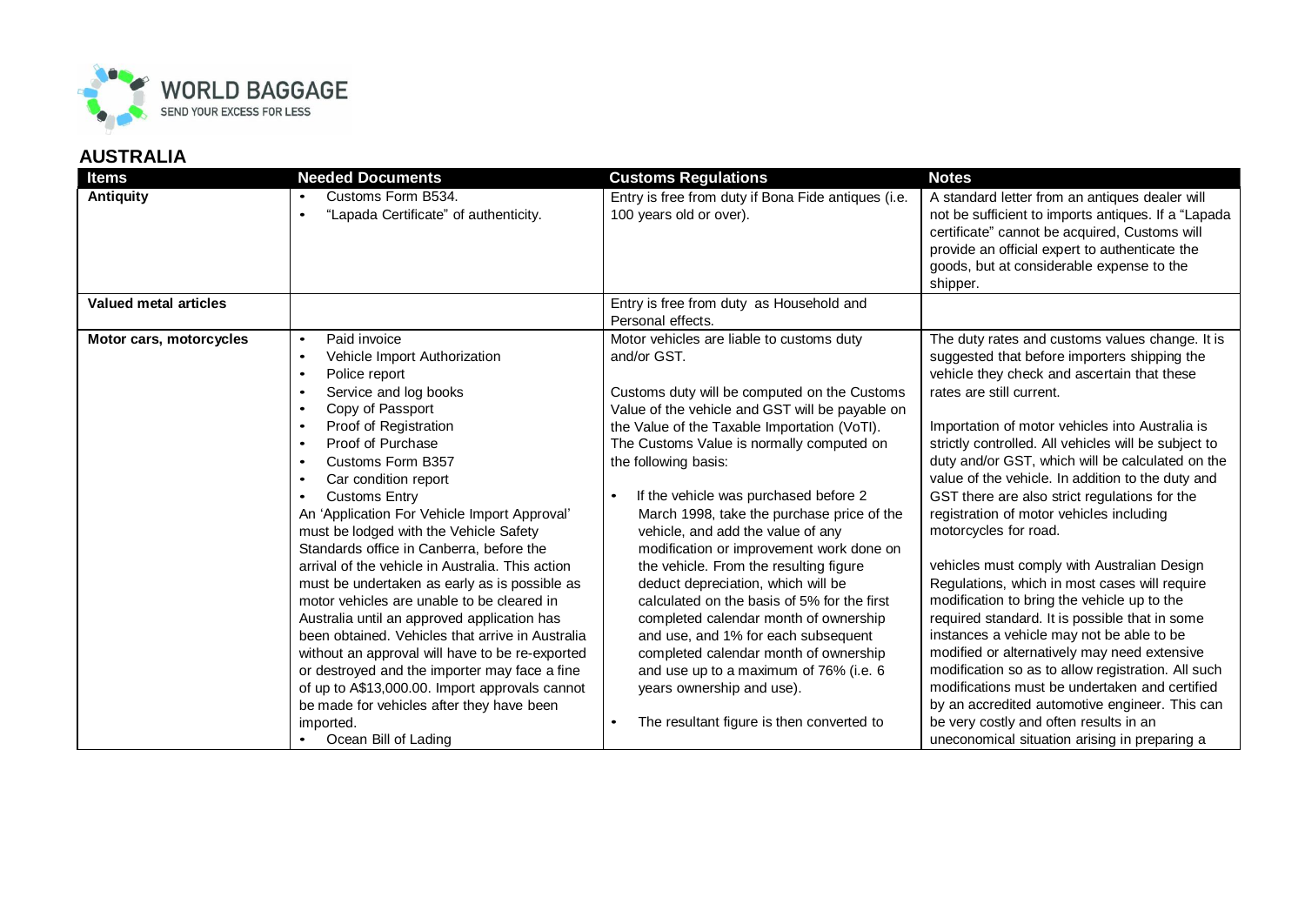

| <b>Items</b> | <b>Needed Documents</b> | <b>Customs Regulations</b>                                                                      | <b>Notes</b>                                                                                                                                        |
|--------------|-------------------------|-------------------------------------------------------------------------------------------------|-----------------------------------------------------------------------------------------------------------------------------------------------------|
|              |                         | Australian Dollars using the official<br>Customs rate of exchange on the date of                | vehicle for road use.                                                                                                                               |
|              |                         | export.                                                                                         | There is some acknowledgment given to these<br>compliance regulations if a vehicle is imported                                                      |
|              |                         | If the vehicle was purchased after 2nd<br>$\bullet$                                             | as a personally imported vehicle.                                                                                                                   |
|              |                         | March 1998, take the purchase price of the<br>vehicle, and add the value of any                 | These concessions will, however, still require                                                                                                      |
|              |                         | modification or improvement work done on<br>the vehicle.                                        | that the imported vehicle attain a basic level of<br>safety requirements related principally to<br>lighting, seat belts, child restraint anchorages |
|              |                         | The resultant figure is then converted to<br>$\bullet$<br>Australian Dollars using the official | and glazing. To be eligible for a personally<br>imported vehicle, an importer must meet the<br>following criteria:                                  |
|              |                         | Customs rate of exchange on the date of<br>export.                                              | The vehicle has been owned and used by<br>the applicant for a continuous period of at                                                               |
|              |                         | The VoTI is computed on the basis of the                                                        | least 1 year.<br>At the time the vehicle is imported, the                                                                                           |
|              |                         | Customs Value. Plus the Customs Duty at the<br>suitable rate, plus the international transport  | <b>POPISANE IS:</b> Resident;                                                                                                                       |
|              |                         | and insurance cost. The GST (10%) is charged                                                    | Permanent Resident: or                                                                                                                              |
|              |                         | on the resultant figure.<br>In addition there is a Luxury Car Tax (LCT)                         | An Australian Citizen or an Australian<br>A person who has applied to become an                                                                     |
|              |                         | applicable if the resultant VoTI exceeds a<br>certain level. Currently the threshold level is   | Australian Citizen or an Australian<br>permanent resident.                                                                                          |
|              |                         | A\$57,009.00. Luxury Car Tax is applied at a rate                                               | The applicant is of an age that entitles                                                                                                            |
|              |                         | of 25% on the GST exclusive value in excess of<br>the threshold level.                          | him or her to hold a license or permit to<br>drive a road vehicle of that type.                                                                     |
|              |                         |                                                                                                 | The applicant undertakes to comply with any                                                                                                         |
|              |                         | The current rates of duty applicable are as<br>follows:                                         | regulations as to road safety that are imposed<br>in respect of the vehicle by the Administrator of<br>Vehicle Standards.                           |
|              |                         | Passenger vehicles less than 30 years                                                           | Have not imported a road vehicle owned by                                                                                                           |
|              |                         | (new or used):<br>Customs Duty @ 15%.                                                           | him or her within the year ending on the day<br>on which the vehicle in respect of                                                                  |
|              |                         |                                                                                                 |                                                                                                                                                     |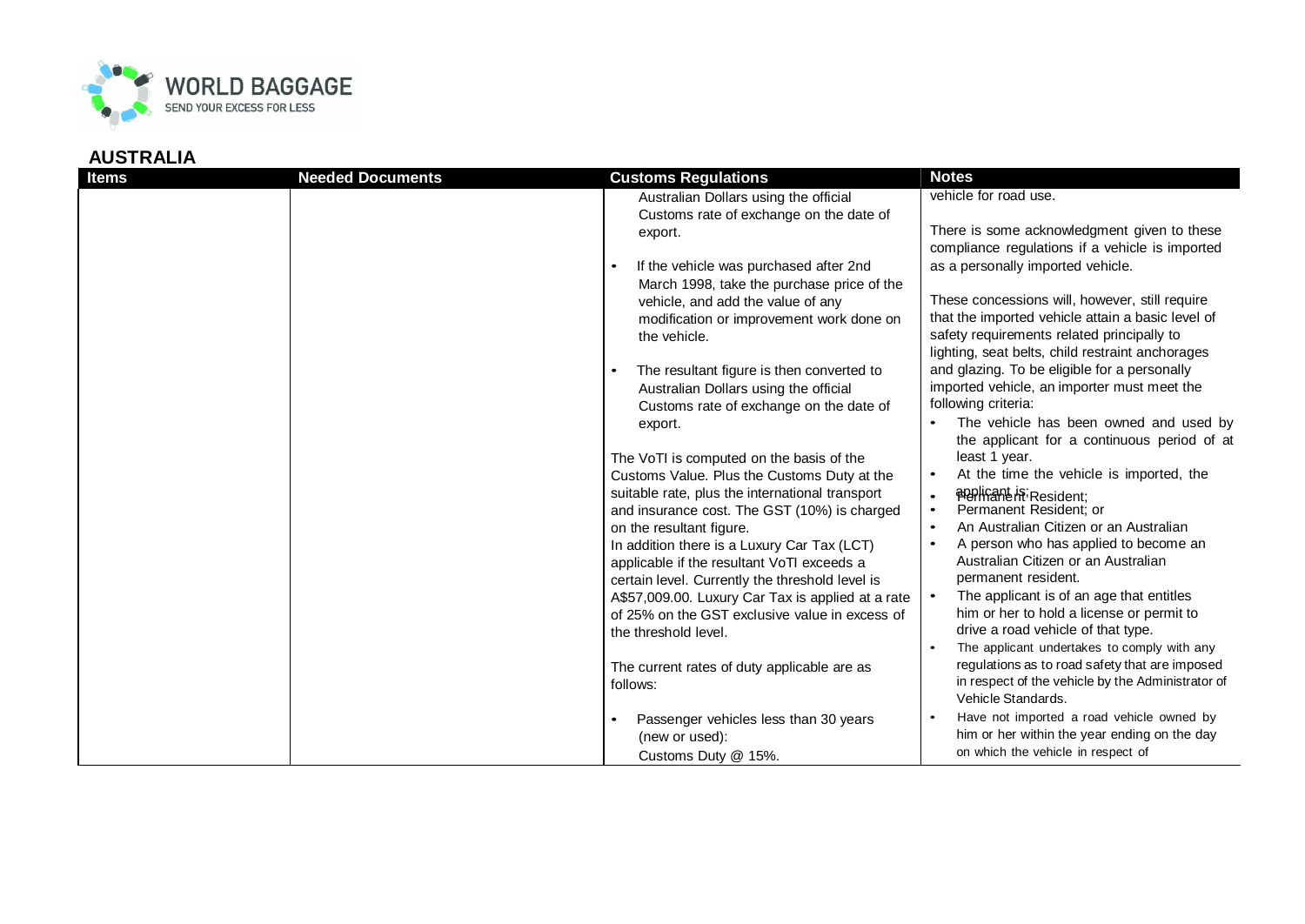

| <b>Items</b> | <b>Needed Documents</b> | <b>Customs Regulations</b>                                                                                                                                                                                                                                                                                                                                                                                                                      | <b>Notes</b>                                                                                                                                                                                                                                                                                                                                                                                                                                                                                                                                                                                                                    |
|--------------|-------------------------|-------------------------------------------------------------------------------------------------------------------------------------------------------------------------------------------------------------------------------------------------------------------------------------------------------------------------------------------------------------------------------------------------------------------------------------------------|---------------------------------------------------------------------------------------------------------------------------------------------------------------------------------------------------------------------------------------------------------------------------------------------------------------------------------------------------------------------------------------------------------------------------------------------------------------------------------------------------------------------------------------------------------------------------------------------------------------------------------|
|              |                         | GST @ 10% + LCT if applicable.<br>Passenger vehicles of 30 years or more:<br>$\bullet$<br>Customs Duty none.<br>GST @ 10% + LCT if applicable.<br>Other vehicles (including "off road" 4 wheel<br>drives):<br>Customs Duty @ 5%.<br>GST @ 10% + LCT if applicable.                                                                                                                                                                              | which the application is made is landed in<br>Australia.<br>An "Application For Vehicle Import Approval"<br>must be lodged with the Federal Office of Road<br>Safety in Canberra prior to the arrival of the<br>vehicle in Australia. This action must be<br>undertaken as early as is possible as motor<br>vehicles are unable to be cleared until an<br>approved application has been obtained.                                                                                                                                                                                                                               |
|              |                         | Campervans & Mobile Homes:<br>Customs Duty @ 15%.<br>GST @ 10% + LCT if applicable.<br>Motor Cycles<br>$\bullet$<br>Customs Duty None.<br>GST @ 10%.<br>LCT None.<br>Australian manufactured vehicles:<br>Are not liable to Customs Duty, but are<br>liable to GST, unless GST was paid before<br>original exportation and no refund or<br>drawback of GST was obtained when the<br>vehicle was exported.<br>Also subject to LCT if applicable. | Vehicles that arrive in Australia without an<br>approval will have to be re-exported or<br>destroyed and the importer may face a fine of<br>up to A\$13,000.00. Import approvals cannot be<br>issued for vehicles after they have been<br>imported.<br>Enquiries concerning the personally imported<br>vehicle application should be directed to The<br>Administrator, Motor Vehicle Standards, GPO<br>Box 594, Canberra ACT 2601.<br>Enquiries relating to the registration<br>requirements of a motor vehicle should be<br>directed to the appropriate registration authority<br>in the intended State of use of the vehicle. |
|              |                         | The duty rates and Luxury Car Tax threshold<br>value are subject to change. The most current<br>information is available from the Australian<br>Customs Service website at<br>www.customs.gov.au/bizlink/imports/motor/ind                                                                                                                                                                                                                      | The Australian Quarantine and inspection<br>Service (AQIS) inspects all vehicles on arrival,<br>and requires them to be properly cleaned.<br>Steam cleaning usually does this. You should<br>therefore remove all soil and any other matter                                                                                                                                                                                                                                                                                                                                                                                     |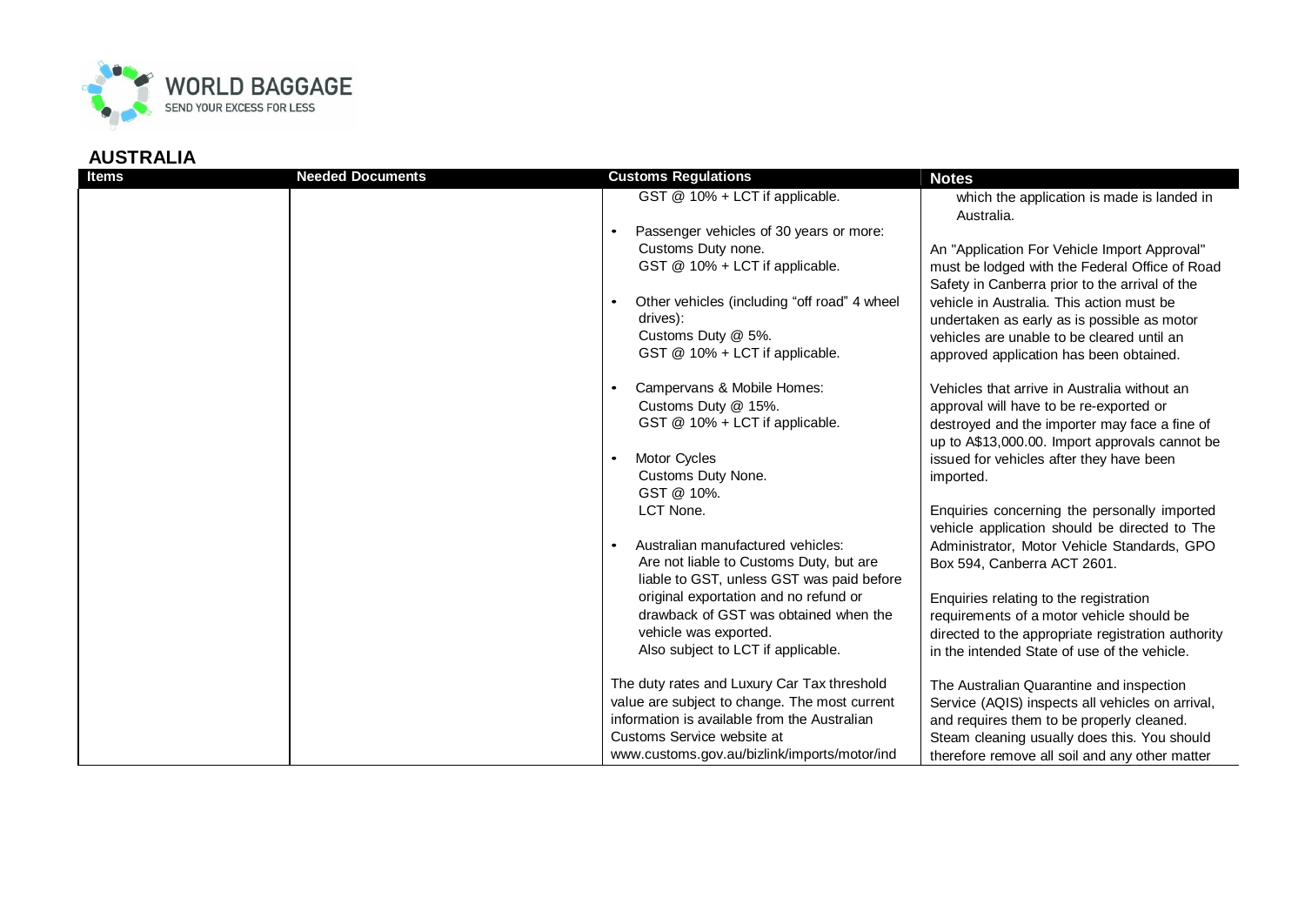

| <b>Items</b>                        | <b>Needed Documents</b>                   | <b>Customs Regulations</b>                                                                                                                                                                                                                                                                                                                                                                                                                                                                                                                                                                                                                                              | <b>Notes</b>                                                                                                                                                                                                                                                                                                                                                                                                                                                    |
|-------------------------------------|-------------------------------------------|-------------------------------------------------------------------------------------------------------------------------------------------------------------------------------------------------------------------------------------------------------------------------------------------------------------------------------------------------------------------------------------------------------------------------------------------------------------------------------------------------------------------------------------------------------------------------------------------------------------------------------------------------------------------------|-----------------------------------------------------------------------------------------------------------------------------------------------------------------------------------------------------------------------------------------------------------------------------------------------------------------------------------------------------------------------------------------------------------------------------------------------------------------|
|                                     |                                           | ex.html                                                                                                                                                                                                                                                                                                                                                                                                                                                                                                                                                                                                                                                                 | from your vehicle (including and especially the<br>underside) prior to its exportation to Australia.<br>For further information, you may write to the<br>Import Clearance Program, Australian<br>Quarantine and Inspection Service, GPO Box<br>858, Canberra ACT 2601.<br>For more information about GST please consult<br>the "Australian Customs Service" document<br>called "Guide to the importation of privately<br>owned motor vehicles or motor cycles". |
| Motorbikes (with reciprocating      | <b>Customs Entry</b><br>$\bullet$         | All Motor Cycles are exempt Customs Duty                                                                                                                                                                                                                                                                                                                                                                                                                                                                                                                                                                                                                                | SEE MOTOR CARS                                                                                                                                                                                                                                                                                                                                                                                                                                                  |
| internal combustion piston          | Customs Form B357.<br>$\bullet$           | and Luxury Car Tax but will attract 10% GST.                                                                                                                                                                                                                                                                                                                                                                                                                                                                                                                                                                                                                            |                                                                                                                                                                                                                                                                                                                                                                                                                                                                 |
| engines only)                       | Vehicle import authorization<br>$\bullet$ | The GST will be computed on the VoTI as                                                                                                                                                                                                                                                                                                                                                                                                                                                                                                                                                                                                                                 |                                                                                                                                                                                                                                                                                                                                                                                                                                                                 |
|                                     |                                           | described in the Motor Vehicles section                                                                                                                                                                                                                                                                                                                                                                                                                                                                                                                                                                                                                                 |                                                                                                                                                                                                                                                                                                                                                                                                                                                                 |
|                                     | Proof of Purchase<br>$\bullet$            | above.                                                                                                                                                                                                                                                                                                                                                                                                                                                                                                                                                                                                                                                                  |                                                                                                                                                                                                                                                                                                                                                                                                                                                                 |
| Sailing boats, motorboats,<br>boats | Proof of Registration<br>$\bullet$        | Sailing boats, motor boats or boats, will be<br>admitted without payment of customs duties<br>and GST on the basis of one vessel per family<br>per 3 years only if client is able to satisfy the<br>collector of customs at the port of entry that:<br>He comes to Australia with the intention of<br>taking up permanent residence.<br>He has personally owned and used the<br>vessel overseas for the whole of the period<br>of 12 months immediately preceding his<br>departure for Australia.<br>The vessel will not be sold or otherwise<br>disposed of in Australia by or on behalf of<br>himself within 2 years after the date of<br>importation into Australia. |                                                                                                                                                                                                                                                                                                                                                                                                                                                                 |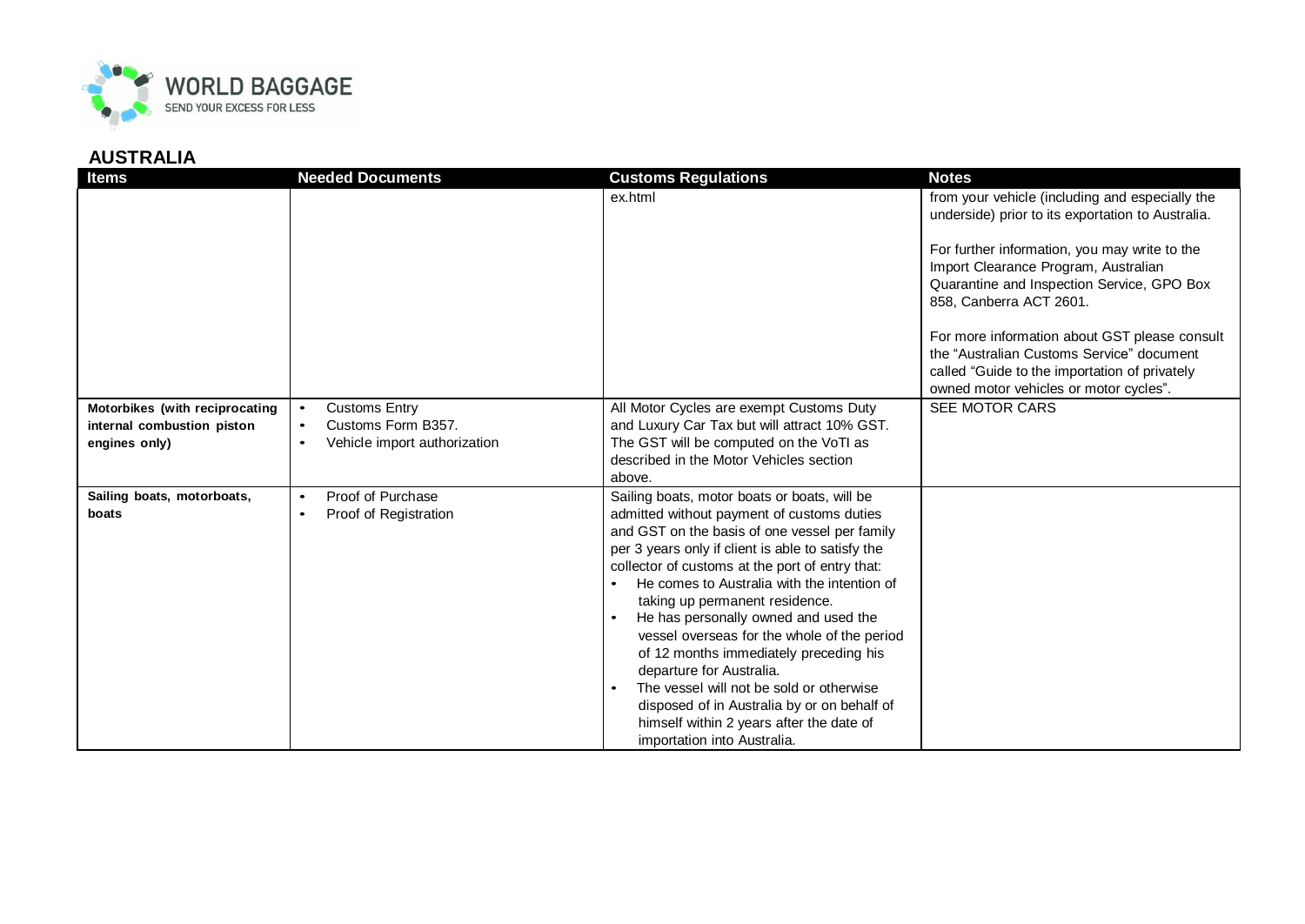

| <b>Items</b>                 | <b>Needed Documents</b>                                                    | <b>Customs Regulations</b>                                                                                                                                                                                                                                                                                                                                                                                                                                                                                                                                                                                                                                                                                                                                                                                                                                                          | <b>Notes</b>                                                                                                                                                                                                                                                                                                                                                                                               |
|------------------------------|----------------------------------------------------------------------------|-------------------------------------------------------------------------------------------------------------------------------------------------------------------------------------------------------------------------------------------------------------------------------------------------------------------------------------------------------------------------------------------------------------------------------------------------------------------------------------------------------------------------------------------------------------------------------------------------------------------------------------------------------------------------------------------------------------------------------------------------------------------------------------------------------------------------------------------------------------------------------------|------------------------------------------------------------------------------------------------------------------------------------------------------------------------------------------------------------------------------------------------------------------------------------------------------------------------------------------------------------------------------------------------------------|
|                              |                                                                            | The vessel is of a kind designed principally for<br>sporting purposes or recreational use in<br>sheltered waters and conforms to one of the<br>following specifications:<br>Boats of a kind propelled by manual or<br>$\bullet$<br>pedal power.<br>Sailing boats that, in the sailing condition,<br>$\bullet$<br>do not exceed 2.5 meters in width at any<br>section; do not exceed 1000 kilograms<br>unladen weight; do not incorporate any<br>device for propelling the boat by power,<br>such as an auxiliary motor; and are not of<br>the deep keel type; or<br>Powered boats that do not exceed 7<br>meters in length overall; do not exceed 2.5<br>meters in width at any section; and do not<br>exceed 1250 kilograms all up unladen<br>weight (i.e. with driving units and<br>transmissions) or 800 kilograms unladen<br>weight without driving units and<br>transmissions. |                                                                                                                                                                                                                                                                                                                                                                                                            |
| <b>Caravans and trailers</b> | Vehicle import authorization<br>Proof of Purchase<br>Proof of Registration | You may have free admission of a non-<br>motorized caravan and a non-motorized box,<br>boat or other similar trailer on the basis of one<br>article per family per 3 years only, if you are able<br>to satisfy the Collector of Customs at the port of<br>entry that:<br>You have come to Australia with the<br>intention of taking up permanent residence<br>and:<br>The goods have been personally owned<br>and used overseas for the whole of the                                                                                                                                                                                                                                                                                                                                                                                                                                | SEE MOTOR CARS<br>An 'Application For Vehicle Import Approval"<br>must be lodged with the Vehicle Safety<br>Standards office in Canberra, prior to the arrival<br>of the vehicle in Australia. This action must be<br>undertaken as early as is possible as motor<br>vehicles are unable to be cleared until an<br>approved application has been obtained.<br>Vehicles that arrive in Australia without an |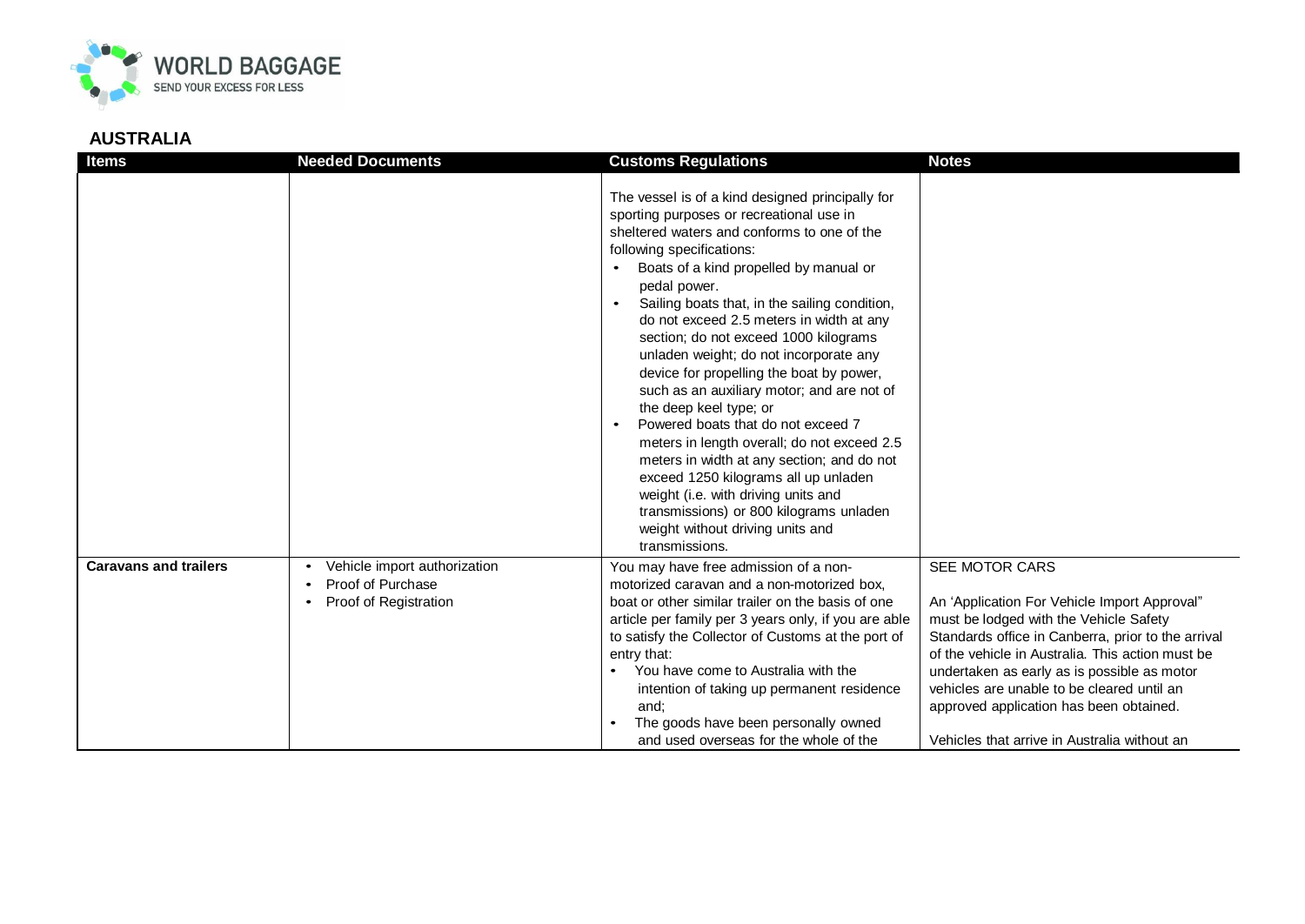

| <b>Items</b>                                 | <b>Needed Documents</b>                                                                                                                                                                                                                                                                                                      | <b>Customs Regulations</b>                                                                                                                                                                                                                                  | <b>Notes</b>                                                                                                                                                                                                                                                                                                                                                                                                                |
|----------------------------------------------|------------------------------------------------------------------------------------------------------------------------------------------------------------------------------------------------------------------------------------------------------------------------------------------------------------------------------|-------------------------------------------------------------------------------------------------------------------------------------------------------------------------------------------------------------------------------------------------------------|-----------------------------------------------------------------------------------------------------------------------------------------------------------------------------------------------------------------------------------------------------------------------------------------------------------------------------------------------------------------------------------------------------------------------------|
|                                              |                                                                                                                                                                                                                                                                                                                              | period of 12 months immediately<br>preceding your departure for Australia.<br>Persons may only Import caravans and trailers<br>providing they have not imported one of the<br>same within the last 3 years.                                                 | approval will have to be re-exported or<br>destroyed and the importer may face a fine of<br>up to A\$13,000.00. Import approvals cannot<br>be issued for vehicles after they have been<br>imported.                                                                                                                                                                                                                         |
| Weapons                                      | Most arms need Police authorization<br>from the State in which the person intends to<br>reside or visit.<br>Certain firearms i.e. pump action shotguns, self<br>loading rim fire rifles and automatic firearms<br>may only be imported with the PRIOR written<br>approval of the Federal Attorney- General.                  | Duty free entry provided the relative firearm<br>licence is issued and firearm passes ballistics<br>inspection.                                                                                                                                             | Customs department forward firearms to the<br>Commonwealth Police for ballistics inspection.<br>As State regulations vary in Australia, It is<br>strongly recommended that the client write to<br>the Police Department in their final state of<br>destination for approval.<br>Firearms will be released to the owner upon<br>presentation of the appropriate licence/s.                                                   |
| Food, meat, plants and<br>vegetable products |                                                                                                                                                                                                                                                                                                                              | Meat, poultry, eggs, dairy products, seeds,<br>herbs and spices, and many other food<br>products containing these are prohibited items<br>or have special import conditions. They should<br>NOT be included in personal and household<br>effects shipments. | Do not use fruit boxes for packing.<br>Christmas or festive decorations containing<br>pinecones and other plant matter will be<br>inspected and are subject to confiscation and<br>possible destruction.                                                                                                                                                                                                                    |
| Liquor                                       | List of all bottles depicting the following:<br>Cost/Value<br>$\bullet$<br>Liquor style and type<br>$\bullet$<br>% of bottle content if bottle not full.<br>$\bullet$<br>Alcoholic content of liquor as a % of<br>$\bullet$<br>volume.<br>Country of manufacture<br>$\bullet$<br>Size of bottle (ozs. or mls.).<br>$\bullet$ | All alcohol are liable to customs duty and<br>GST. There is NO duty free threshold.<br>Beer, Wine and spirits all attract extremely high<br>levels of duty and GST.                                                                                         | Actual duty rates will be based on the nature of<br>the liquor and the alcoholic strength. If liquor is<br>included in a consignment, ensure it is clearly<br>labelled and accessible so as to facilitate<br>Customs examination.<br>If fully document list describing alcohol is<br>provided (as shown under documents<br>required section) then in many instances<br>physical inspection of the liquor may be<br>avoided. |